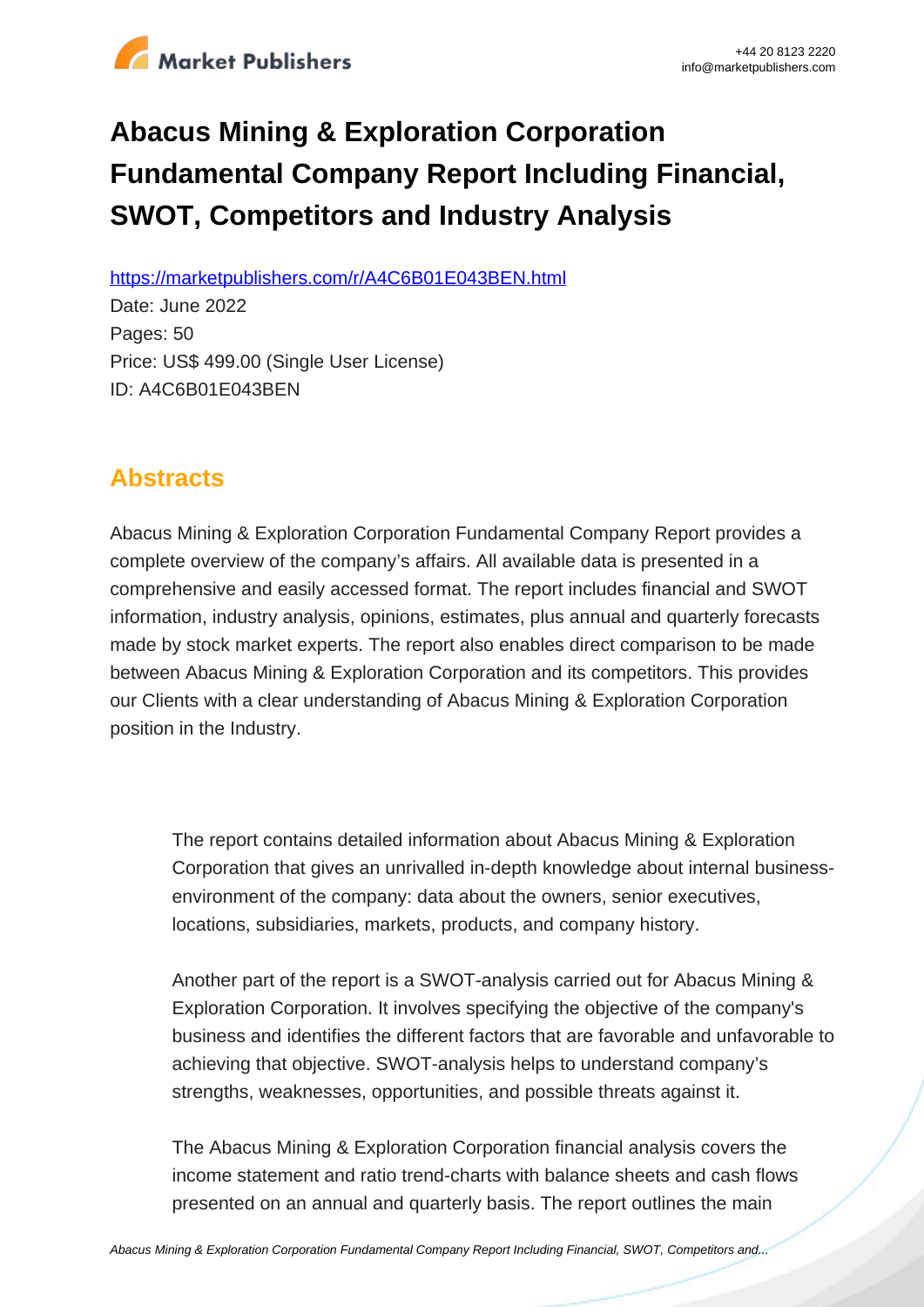

financial ratios pertaining to profitability, margin analysis, asset turnover, credit ratios, and company's long-term solvency. This sort of company's information will assist and strengthen your company's decision-making processes.

In the part that describes Abacus Mining & Exploration Corporation competitors and the industry in whole, the information about company's financial ratios is compared to those of its competitors and to the industry. The unique analysis of the market and company's competitors along with detailed information about the internal and external factors affecting the relevant industry will help to manage your business environment. Your company's business and sales activities will be boosted by gaining an insight into your competitors' businesses.

Also the report provides relevant news, an analysis of PR-activity, and stock price movements. The latter are correlated with pertinent news and press releases, and annual and quarterly forecasts are given by a variety of experts and market research firms. Such information creates your awareness about principal trends of Abacus Mining & Exploration Corporation business.

## **About Abacus Mining & Exploration Corporation**

Abacus Mining & Exploration Corporation, an exploration stage company, engages in the acquisition, exploration, and development of mineral properties in Canada. The company primarily focuses on gold and copper properties.

The company has acquired or has an option to acquire mineral interests in Iron Mask/Ajax, Rainbow, DM/Audra, New Gold Inc. joint venture, and Afton Mine Property, Kamloops Mining Division, BC properties.

The company has an option agreement with New Gold Inc. to acquire a 100% interest in additional claims surrounding the area of its Ajax property.

#### Significant Events

In November 2009, Abacus Mining & Exploration Corporation announced that pursuant to the agreement signed with New Gold Inc. on March 19, 2008, Abacus has earned a 100% interest in certain mineral claims surrounding the company's wholly owned Ajax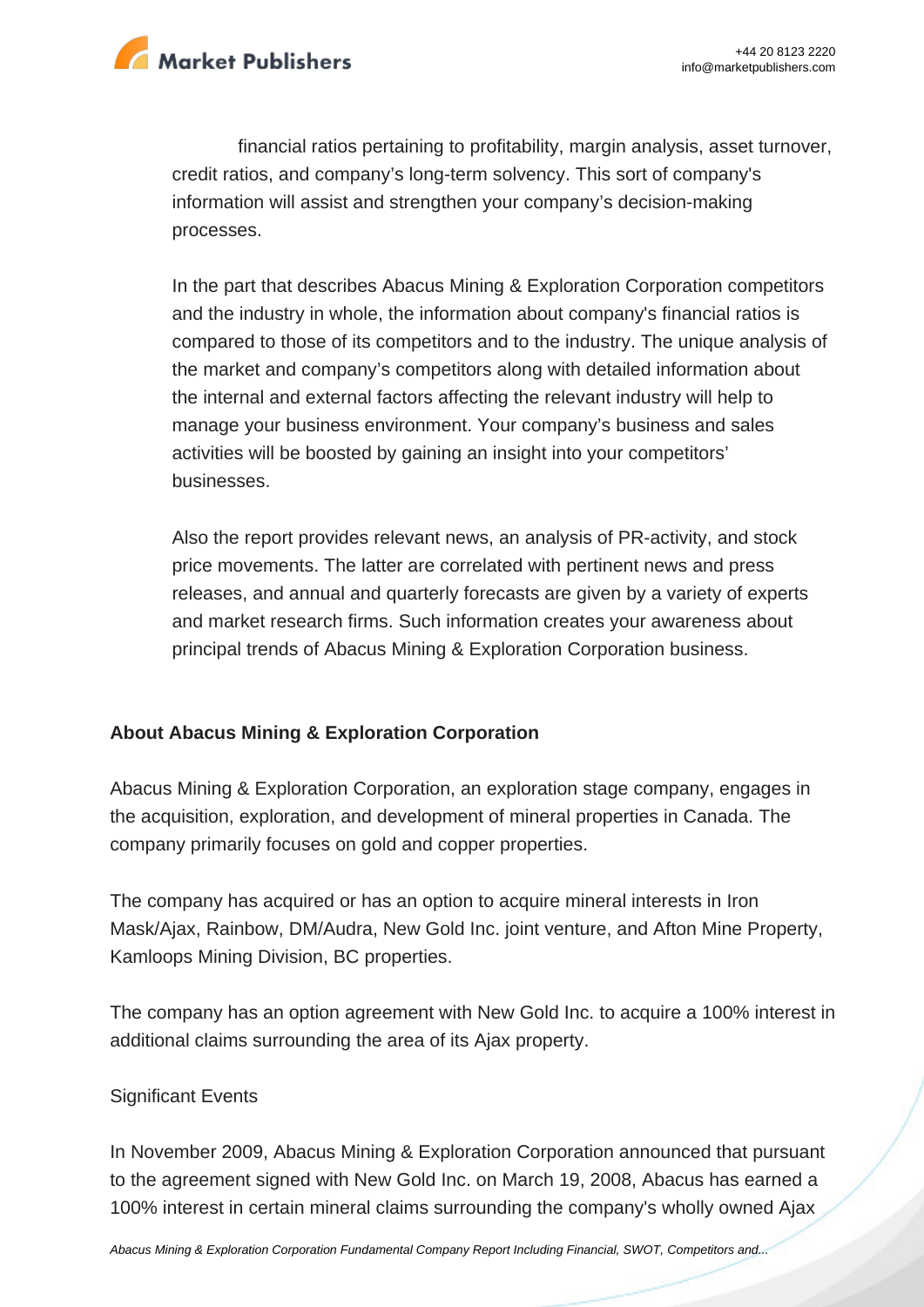

copper-gold properties.

**History** 

Abacus Mining & Exploration Corporation was founded in 1983.

The above Company Fundamental Report is a half-ready report and contents are subject to change.

It means that we have all necessary data in our database to prepare the report but need **2-3 days** to complete it. During this time we are also updating the report with respect to the current moment. So, you can get all the most recent data available for the same price. Please note that preparation of additional types of analyses requires extra time.

[Abacus Mining & Exploration Corporation Fundamental Company Report Including Financial, SWOT, Competitors and...](https://marketpublishers.com/report/industry/metallurgy/abacus_mining_exploration_corporation_swot_analysis_bac.html)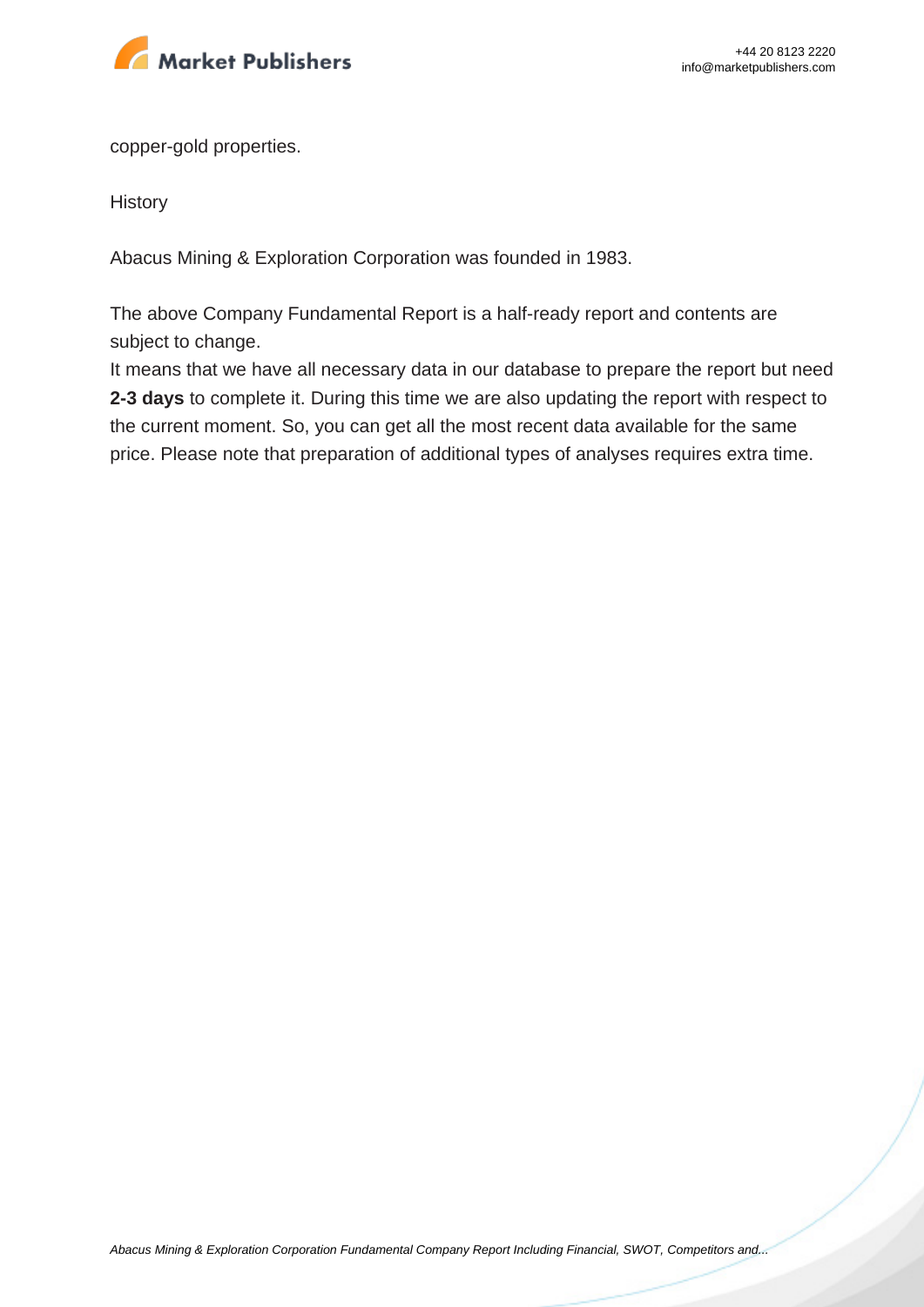

# **Contents**

#### RESEARCH METHODOLOGY

DISCLAIMER

#### **1. ABACUS MINING & EXPLORATION CORPORATION COMPANY PROFILE**

- 1.1. Key facts
- 1.2. Financial Performance
- 1.3. Key Executives
- 1.4. Ownership and Major Holders
- 1.5. Company History

#### **2. ABACUS MINING & EXPLORATION CORPORATION BUSINESS OVERVIEW**

- 2.1. Business Description
- 2.2. Major Products and Services
- 2.3. Markets and Sales Activities
- 2.4. Locations, Subsidiaries, Operating Units

#### **3. ABACUS MINING & EXPLORATION CORPORATION SWOT ANALYSIS**

- 3.1. Overview
- 3.2. Strengths
- 3.3. Weaknesses
- 3.4. Opportunities
- 3.5. Threats

#### **4. ABACUS MINING & EXPLORATION CORPORATION FINANCIAL ANALYSIS**

- 4.1. Financial Statements
- 4.1.1. Income Statement
- 4.1.2. Balance Sheet
- 4.1.3. Cash Flow
- 4.2. Financial Ratios
- 4.2.1. Profitability
- 4.2.2. Margin Analysis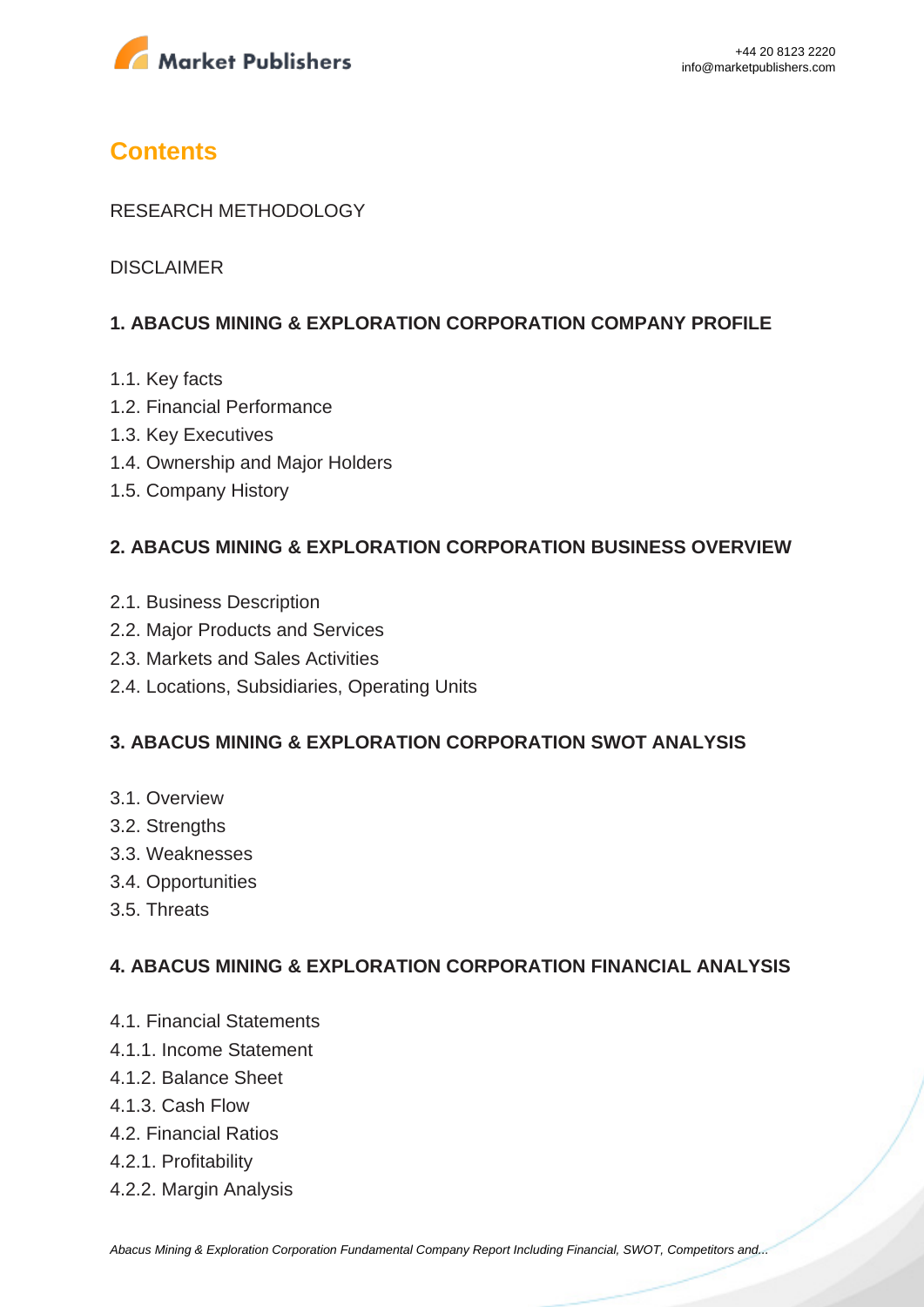

- 4.2.3. Asset Turnover
- 4.2.4. Credit Ratios
- 4.2.5. Long-Term Solvency
- 4.2.6. Growth Over Prior Year
- 4.2.7. Financial Ratios Charts
- 4.3. Stock Market Snapshot

# **5. ABACUS MINING & EXPLORATION CORPORATION COMPETITORS AND INDUSTRY ANALYSIS**

5.1. Abacus Mining & Exploration Corporation Direct Competitors

5.2. Comparison of Abacus Mining & Exploration Corporation and Direct Competitors Financial Ratios

5.3. Comparison of Abacus Mining & Exploration Corporation and Direct Competitors Stock Charts

- 5.4. Abacus Mining & Exploration Corporation Industry Analysis
- 5.4.1. Industry Snapshot
	- 5.4.2. Abacus Mining & Exploration Corporation Industry Position Analysis

## **6. ABACUS MINING & EXPLORATION CORPORATION NEWS & EVENTS**

- 6.1. News & PR Activity Analysis
- 6.2. IR Corporate News
- 6.3. Marketing News
- 6.4. Corporate Events

## **7. ABACUS MINING & EXPLORATION CORPORATION EXPERTS REVIEW**<sup>1</sup>

- 7.1. Experts Consensus
- 7.2. Experts Revisions

# **8. ABACUS MINING & EXPLORATION CORPORATION ENHANCED SWOT ANALYSIS**<sup>2</sup>

## **9. CANADA PESTEL ANALYSIS**<sup>2</sup>

- 9.1. Political Factors
- 9.2. Economic Factors
- 9.3. Social Factors

[Abacus Mining & Exploration Corporation Fundamental Company Report Including Financial, SWOT, Competitors and...](https://marketpublishers.com/report/industry/metallurgy/abacus_mining_exploration_corporation_swot_analysis_bac.html)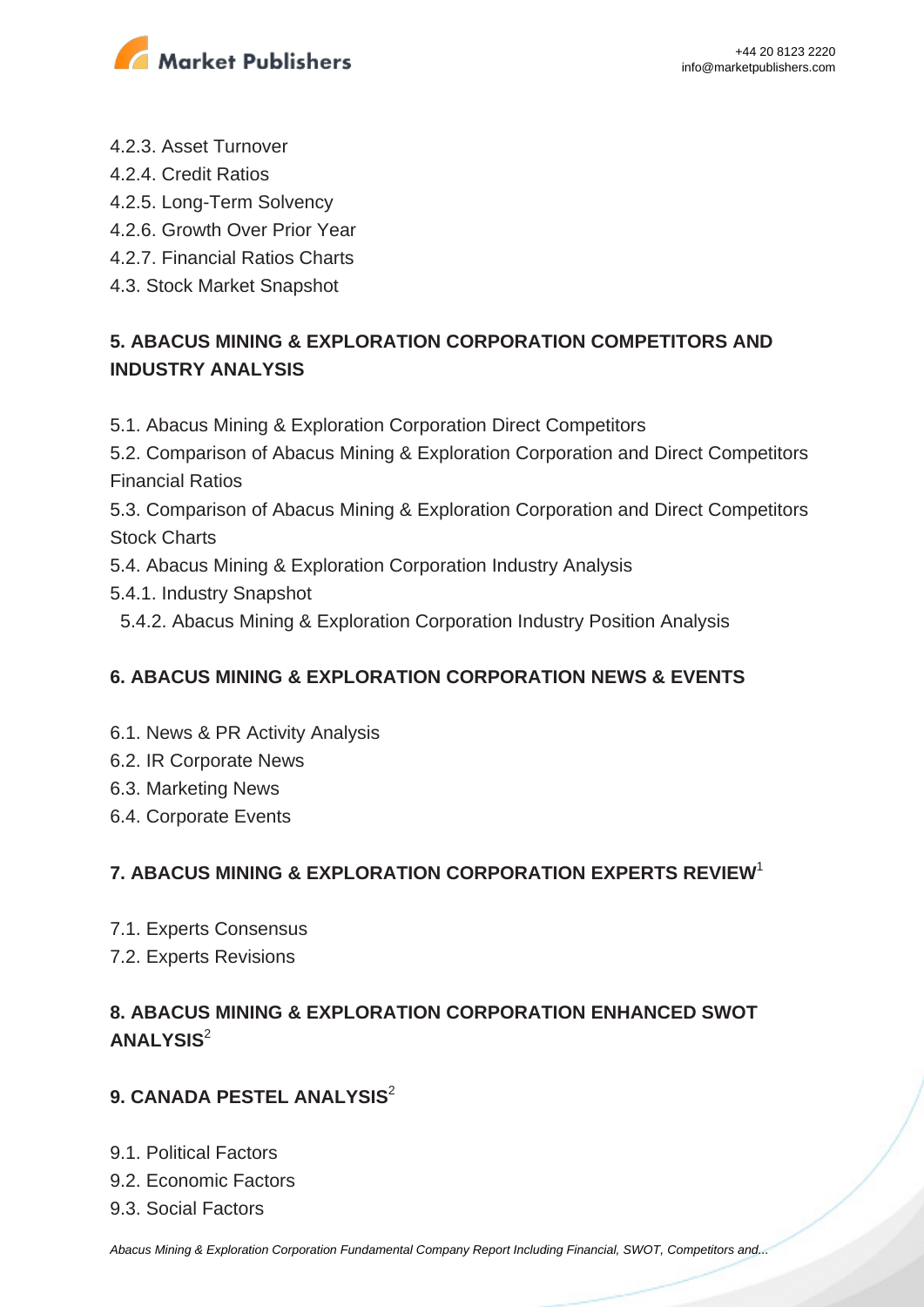

- 9.4. Technological Factors
- 9.5. Environmental Factors
- 9.6. Legal Factors

#### **10. ABACUS MINING & EXPLORATION CORPORATION IFE, EFE, IE MATRICES**<sup>2</sup>

- 10.1. Internal Factor Evaluation Matrix
- 10.2. External Factor Evaluation Matrix
- 10.3. Internal External Matrix

# **11. ABACUS MINING & EXPLORATION CORPORATION PORTER FIVE FORCES ANALYSIS**<sup>2</sup>

## **12. ABACUS MINING & EXPLORATION CORPORATION VRIO ANALYSIS**<sup>2</sup>

#### **APPENDIX: RATIO DEFINITIONS**

#### **LIST OF FIGURES**

Abacus Mining & Exploration Corporation Annual Revenues in Comparison with Cost of Goods Sold and Gross Profit Profit Margin Chart Operating Margin Chart Return on Equity (ROE) Chart Return on Assets (ROA) Chart Debt to Equity Chart Current Ratio Chart Abacus Mining & Exploration Corporation 1-year Stock Charts Abacus Mining & Exploration Corporation 5-year Stock Charts Abacus Mining & Exploration Corporation vs. Main Indexes 1-year Stock Chart Abacus Mining & Exploration Corporation vs. Direct Competitors 1-year Stock Charts Abacus Mining & Exploration Corporation Article Density Chart

<sup>1 –</sup> Data availability depends on company's security policy.

<sup>2 –</sup> These sections are available only when you purchase a report with appropriate additional types of analyses.

The complete financial data is available for publicly traded companies.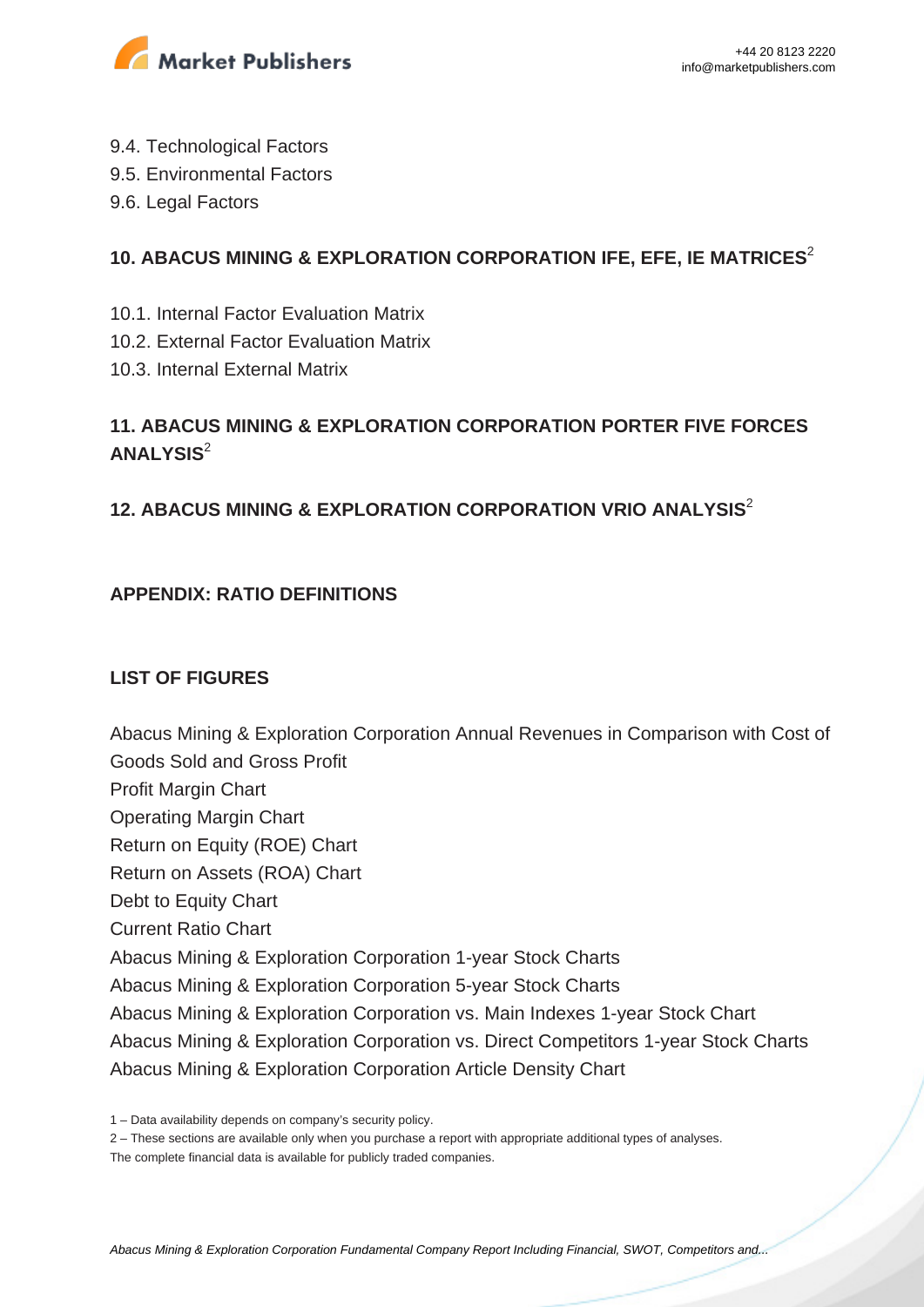

# **List Of Tables**

#### **LIST OF TABLES**

Abacus Mining & Exploration Corporation Key Facts **Profitability** Management Effectiveness Income Statement Key Figures Balance Sheet Key Figures Cash Flow Statement Key Figures Financial Performance Abbreviation Guide Abacus Mining & Exploration Corporation Key Executives Abacus Mining & Exploration Corporation Major Shareholders Abacus Mining & Exploration Corporation History Abacus Mining & Exploration Corporation Products Revenues by Segment Revenues by Region Abacus Mining & Exploration Corporation Offices and Representations Abacus Mining & Exploration Corporation SWOT Analysis Yearly Income Statement Including Trends Income Statement Latest 4 Quarters Including Trends Yearly Balance Sheet Including Trends Balance Sheet Latest 4 Quarters Including Trends Yearly Cash Flow Including Trends Cash Flow Latest 4 Quarters Including Trends Abacus Mining & Exploration Corporation Profitability Ratios Margin Analysis Ratios Asset Turnover Ratios Credit Ratios Long-Term Solvency Ratios Financial Ratios Growth Over Prior Year Abacus Mining & Exploration Corporation Capital Market Snapshot Abacus Mining & Exploration Corporation Direct Competitors Key Facts Direct Competitors Profitability Ratios Direct Competitors Margin Analysis Ratios Direct Competitors Asset Turnover Ratios Direct Competitors Credit Ratios Direct Competitors Long-Term Solvency Ratios Industry Statistics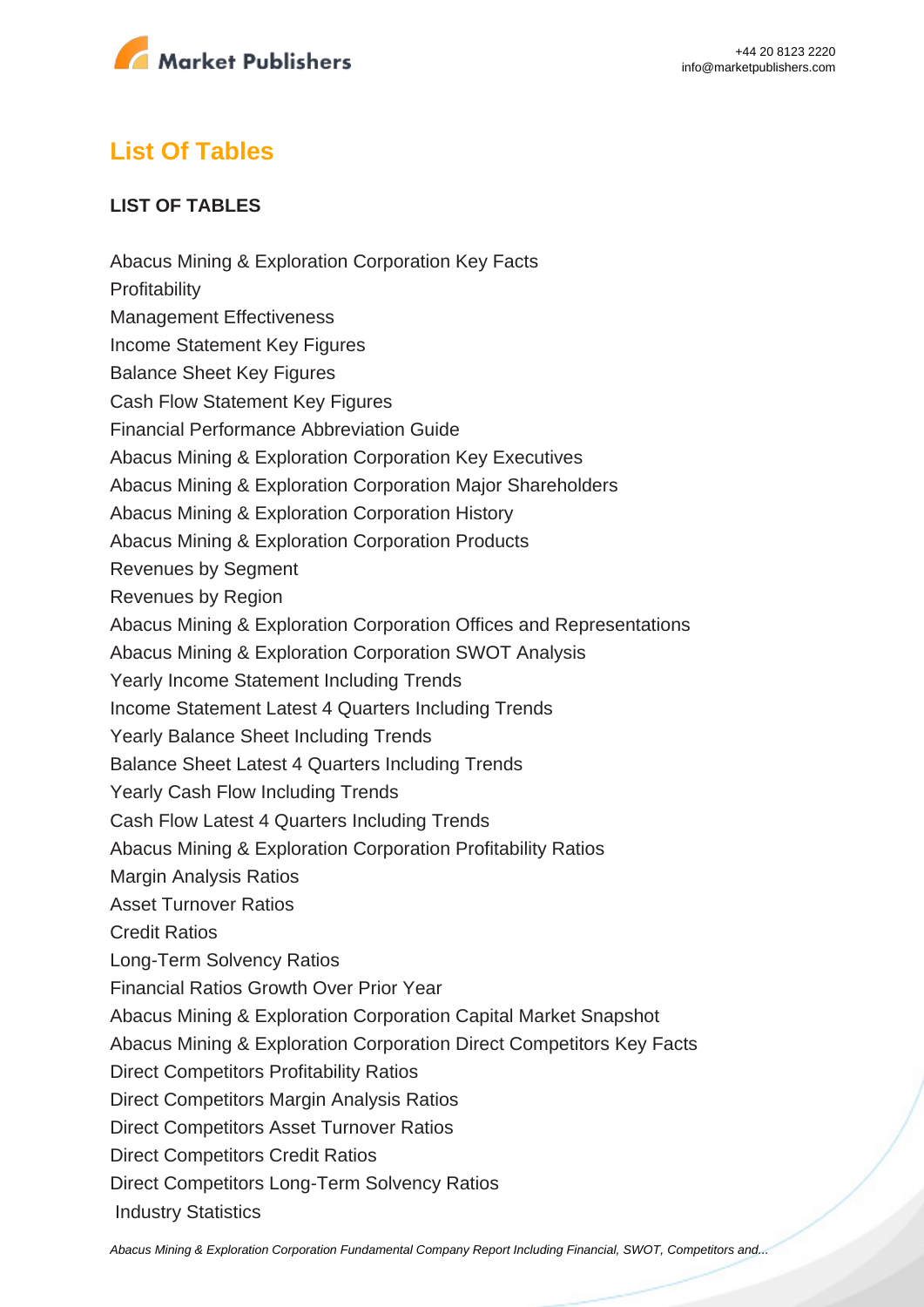

Abacus Mining & Exploration Corporation Industry Position Company vs. Industry Income Statement Analysis Company vs. Industry Balance Sheet Analysis Company vs. Industry Cash Flow Analysis Company vs. Industry Ratios Comparison Abacus Mining & Exploration Corporation Consensus Recommendations<sup>1</sup> Analyst Recommendation Summary<sup>1</sup> Price Target Summary<sup>1</sup> Experts Recommendation Trends<sup>1</sup> Revenue Estimates Analysis<sup>1</sup> Earnings Estimates Analysis $<sup>1</sup>$ </sup> Historical Surprises<sup>1</sup> Revenue Estimates Trend<sup>1</sup> Earnings Estimates Trend<sup>1</sup> Revenue Revisions<sup>1</sup>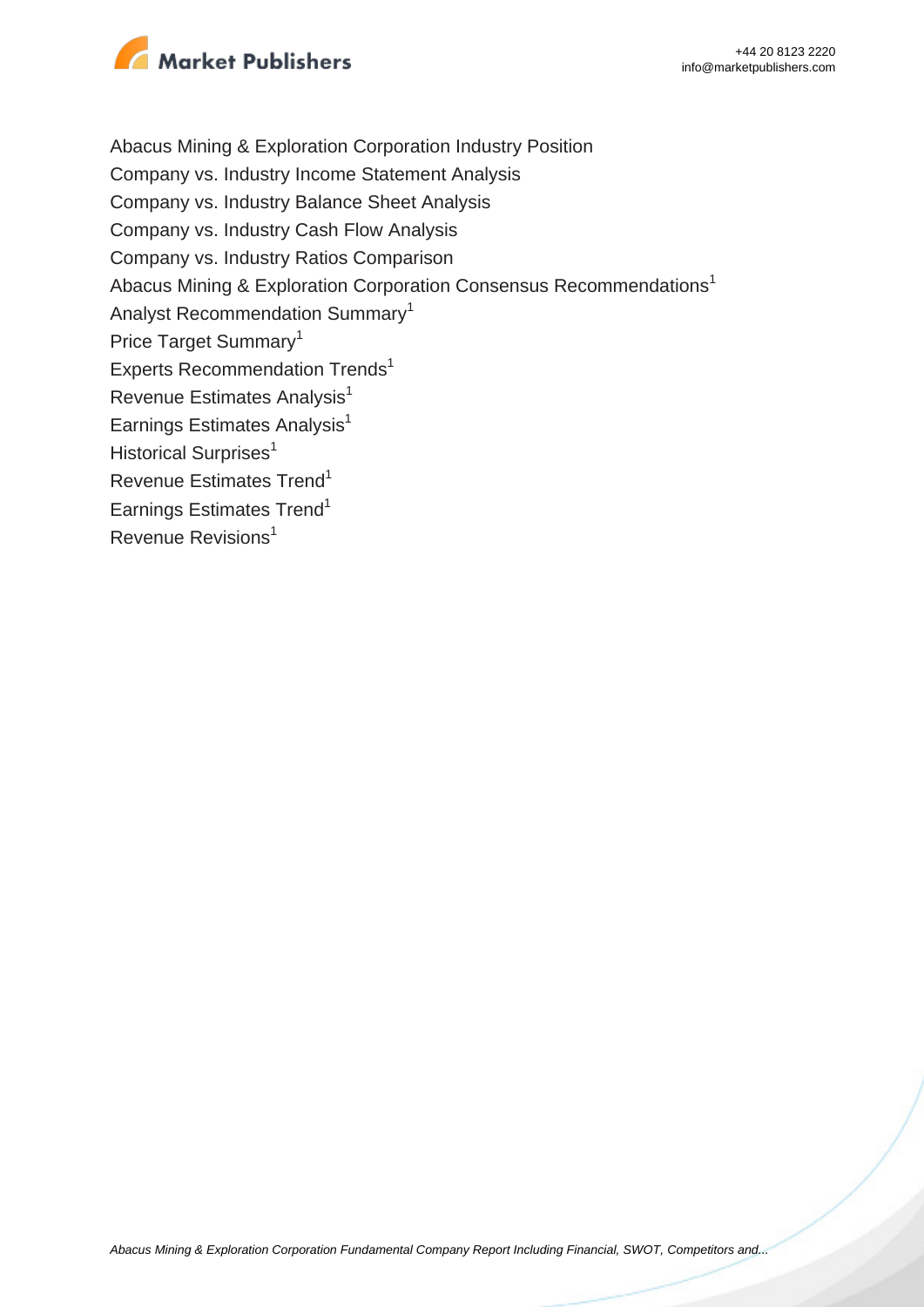

# **ANALYSIS FEATURES**

#### **SWOT Analysis**

SWOT, which stands for Strengths, Weaknesses, Opportunities and Threats, is an analytical framework that identifies the internal and external factors that are favorable and unfavorable for a company.

#### **Enhanced SWOT Analysis**

Enhanced SWOT is a 3×3 grid that arranges strengths, weaknesses, opportunities and threats into one scheme:

How to use the strengths to take advantage of the opportunities?

How to use the strengths to reduce likelihood and impact of the threats?

How to overcome the weaknesses that obstruct taking advantage of the opportunities?

How to overcome the weaknesses that can make the threats a reality?

Upon answering these questions a company can develop a project plan to improve its business performance.

#### **PESTEL Analysis**

PESTEL (also termed as PESTLE) is an ideal tool to strategically analyze what influence different outside factors – political, economic, sociocultural, technological, environmental and legal – exert on a business to later chart its long term targets.

Being part of the external analysis when carrying out a strategic assessment or performing a market study, PESTEL gives an overview of diverse macro-environmental factors that any company should thoughtfully consider. By perceiving these outside environments, businesses can maximally benefit from the opportunities while minimizing the threats to the organization.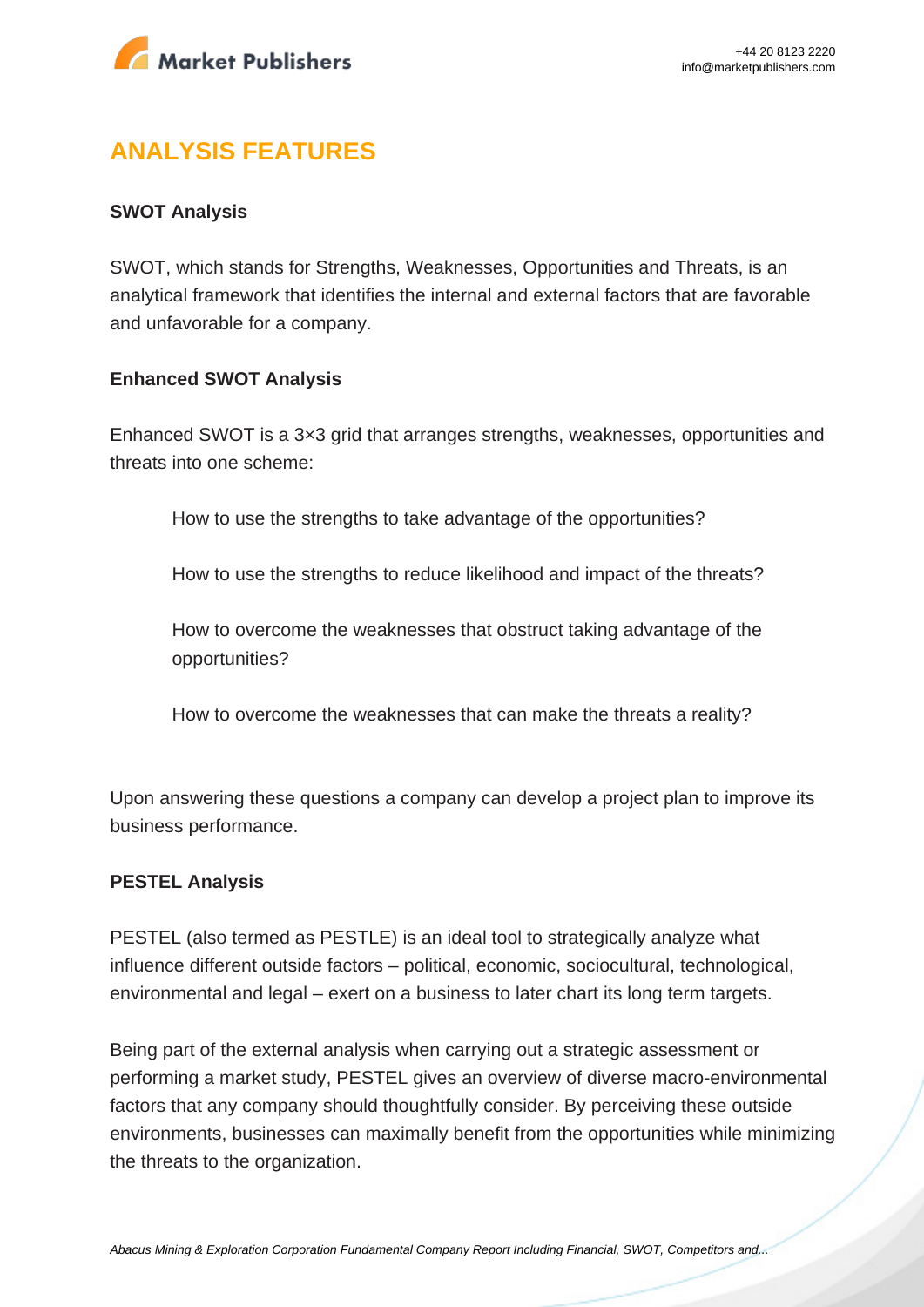

Key Factors Examined by PESTEL Analysis:

Political – What opportunities and pressures are brought by political bodies and what is the degree of public regulations' impact on the business?

Economic – What economic policies, trends and structures are expected to affect the organization, what is this influence's degree?

Sociological – What cultural and societal aspects will work upon the demand for the business's products and operations?

Technological – What impact do the technological aspects, innovations, incentives and barriers have on the organization?

Environmental – What environmental and ecological facets, both locally and farther afield, are likely to predetermine the business?

Legal – What laws and legislation will exert influence on the style the business is carried out?

#### **IFE, EFE, IE Matrices**

The Internal Factor Evaluation matrix (IFE matrix) is a strategic management tool helping audit or evaluate major weaknesses and strengths in a business's functional areas. In addition, IFE matrix serves as a basis for identifying and assessing relationships amongst those areas. The IFE matrix is utilised in strategy formulation.

The External Factor Evaluation matrix (EFE matrix) is a tool of strategic management that is typically utilised to assess current market conditions. It is an ideal instrument for visualising and prioritising the threats and opportunities a firm is facing.

The essential difference between the above mentioned matrices lies in the type of factors incorporated in the model; whilst the latter is engaged in internal factors, the former deals exceptionally with external factors – those exposed to social, political, economic, legal, etc. external forces.

Being a continuation of the EFE matrix and IFE matrix models, the Internal External matrix (IE matrix) rests upon an investigation of external and internal business factors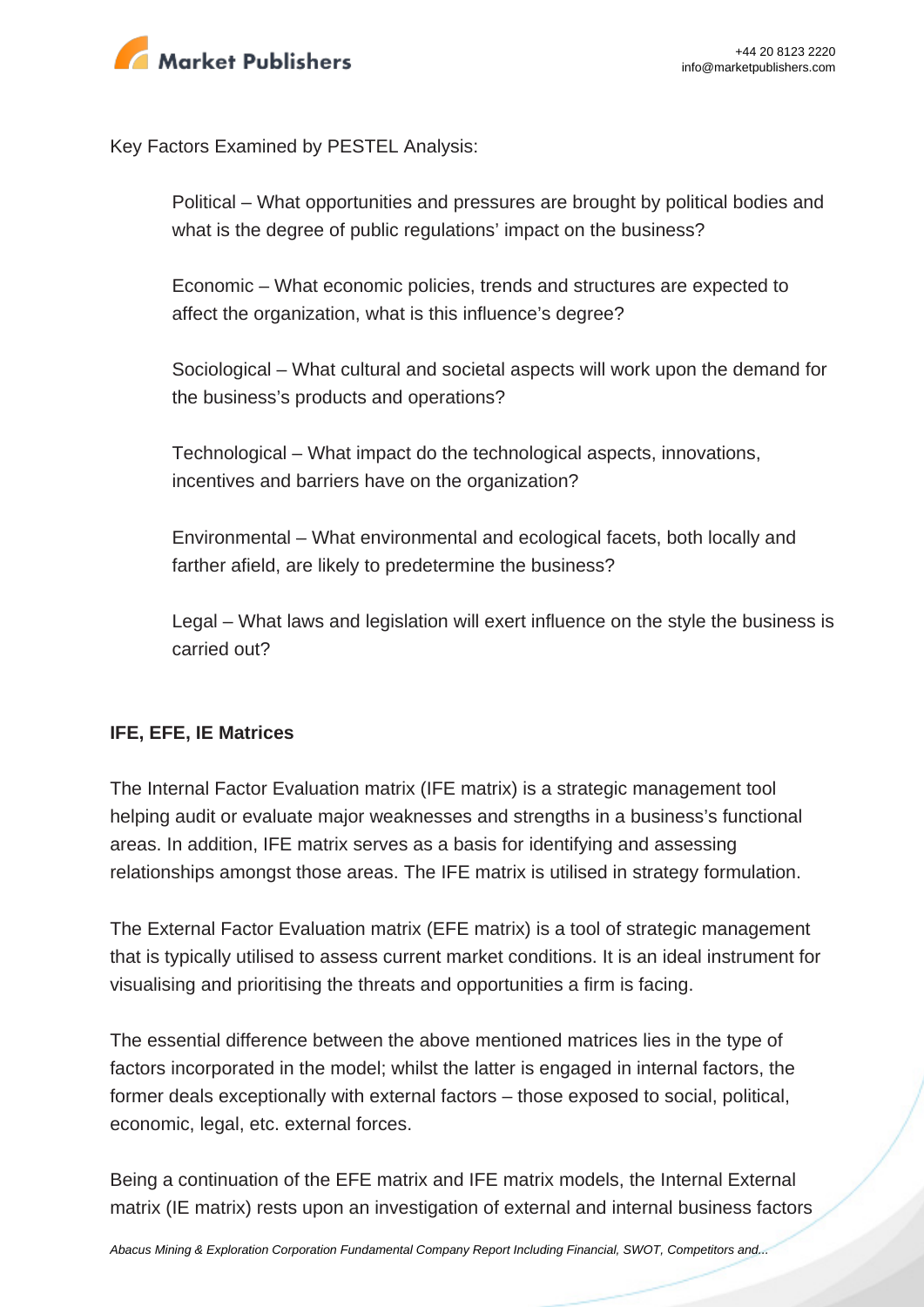

integrated into one suggestive model.

#### **Porter Five Forces Analysis**

The Porter's five forces analysis studies the industry of operation and helps the company find new sources of competitive advantage. The analysis surveys an industry through five major questions:

What composes a threat of substitute products and services?

Is there a threat of new competitors entering the market?

What is the intensity of competitive rivalry?

How big is the bargaining power of buyers?

How significant is the bargaining power of suppliers?

#### **VRIO Analysis**

VRIO stands for Value, Rarity, Imitability, Organization. This analysis helps to evaluate all company's resources and capabilities and bring them together into one aggregate table that includes:

Tangible resources Financial

Physical

**Technological** 

**Organizational** 

Intangible resources Human

Innovation and Creativity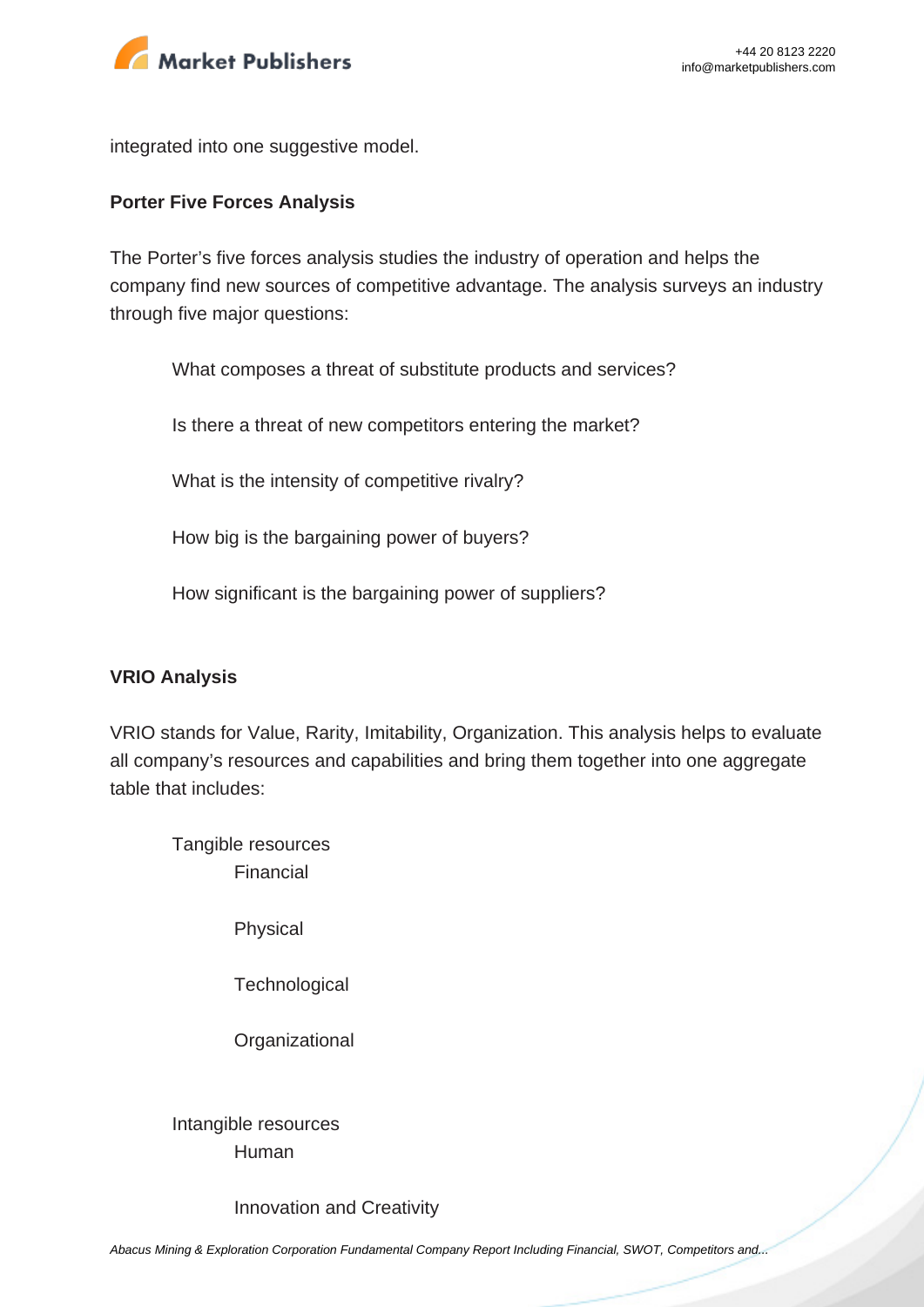

Reputation

Organizational capabilities

The result of the analysis gives a clear picture of company's competitive and economic implications, answering the questions if the resources mentioned above are:

Valuable?

Rare?

Costly to imitate?

Organized properly?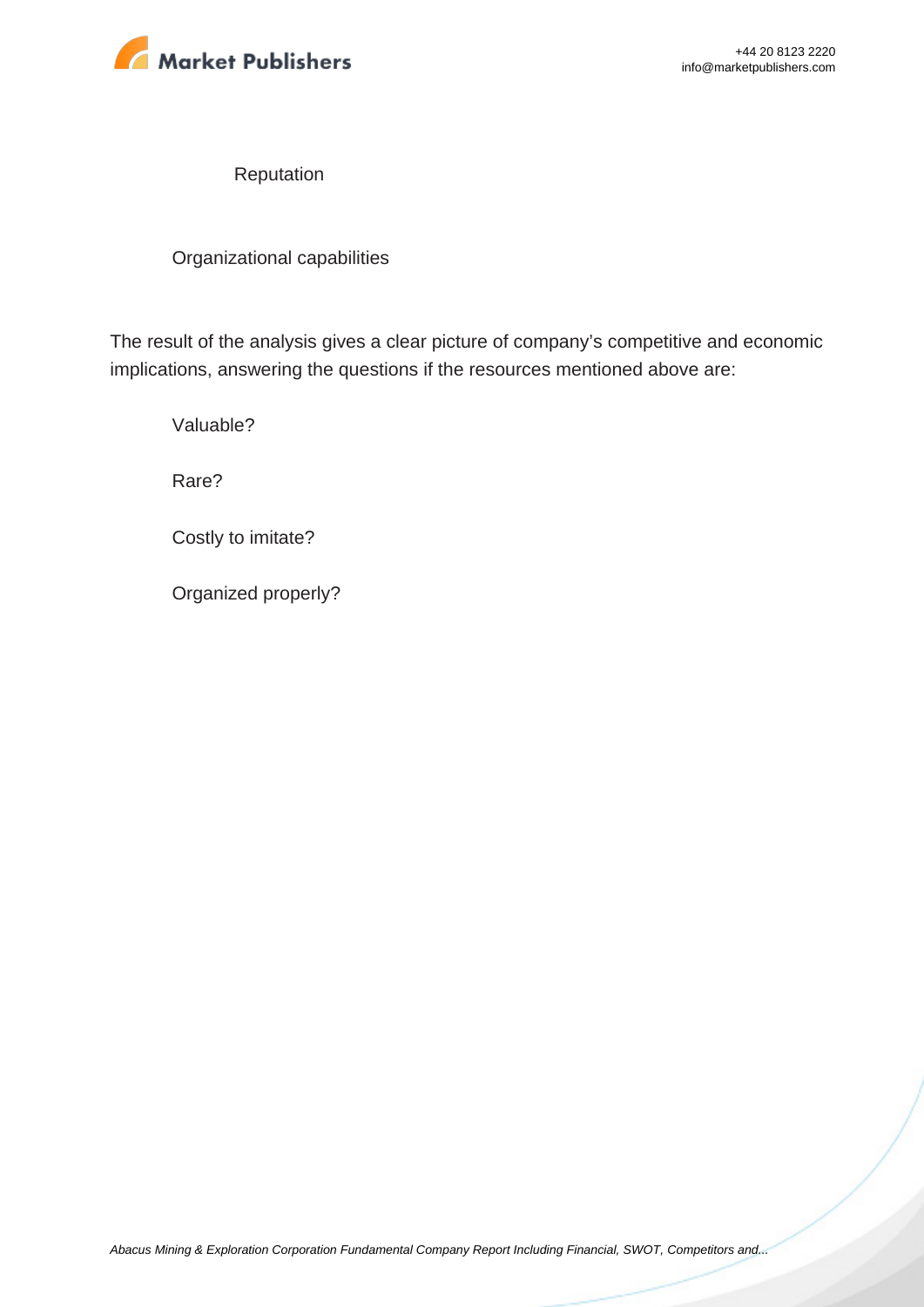

#### I would like to order

Product name: Abacus Mining & Exploration Corporation Fundamental Company Report Including Financial, SWOT, Competitors and Industry Analysis Product link: [https://marketpublishers.com/r/A4C6B01E043BEN.html](https://marketpublishers.com/report/industry/metallurgy/abacus_mining_exploration_corporation_swot_analysis_bac.html) Price: US\$ 499.00 (Single User License / Electronic Delivery) If you want to order Corporate License or Hard Copy, please, contact our Customer Service: [info@marketpublishers.com](mailto:info@marketpublishers.com)

# Payment

To pay by Credit Card (Visa, MasterCard, American Express, PayPal), please, click button on product page [https://marketpublishers.com/r/A4C6B01E043BEN.html](https://marketpublishers.com/report/industry/metallurgy/abacus_mining_exploration_corporation_swot_analysis_bac.html)

To pay by Wire Transfer, please, fill in your contact details in the form below:

First name: Last name: Email: Company: Address: City: Zip code: Country: Tel: Fax: Your message:

\*\*All fields are required

Custumer signature

Please, note that by ordering from marketpublishers.com you are agreeing to our Terms & Conditions at<https://marketpublishers.com/docs/terms.html>

To place an order via fax simply print this form, fill in the information below and fax the completed form to +44 20 7900 3970